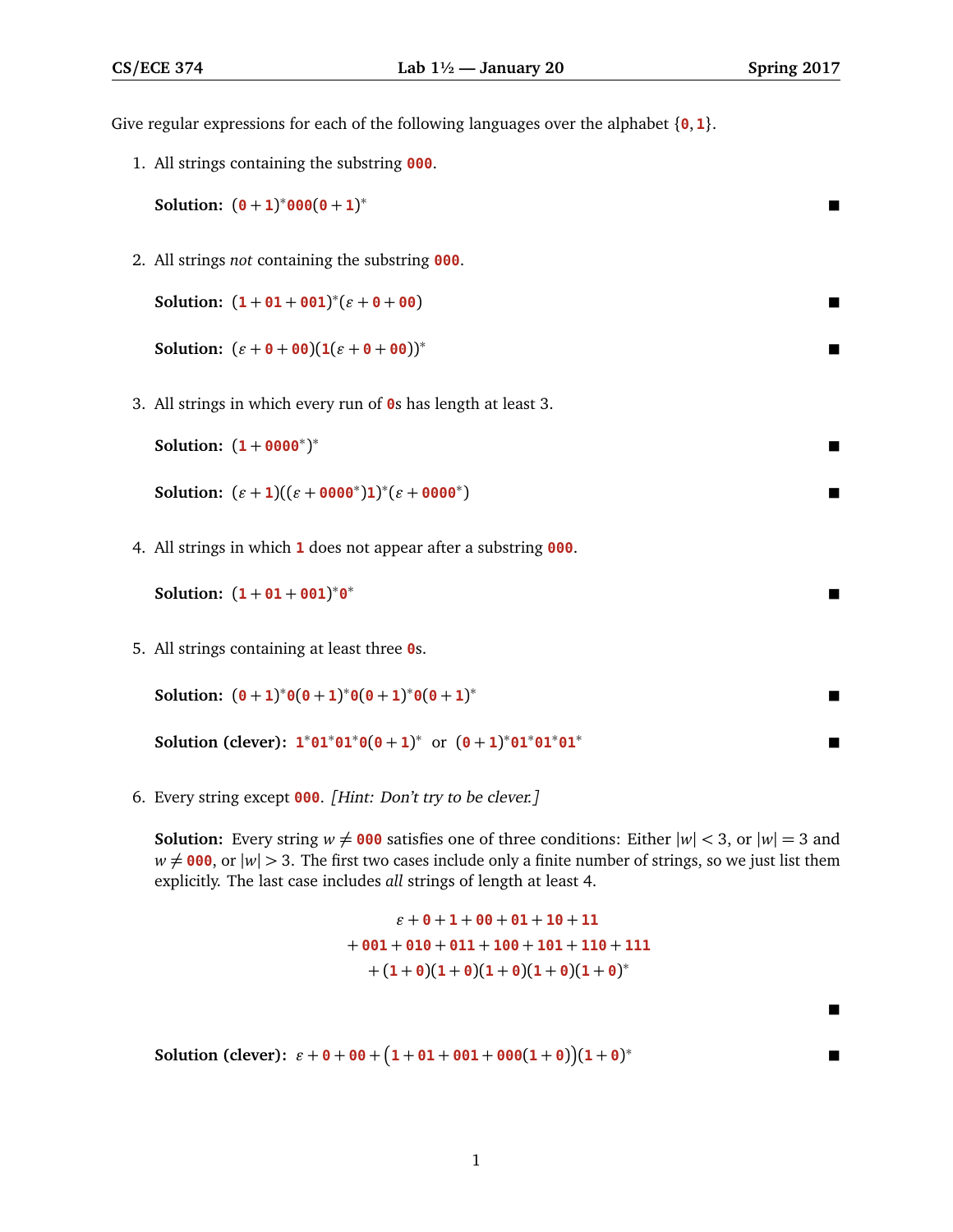- 7. All strings *w* such that *in every prefix of w*, the number of **0**s and **1**s differ by at most 1. **Solution:** Equivalently, strings that alternate between **0**s and **1**s:  $(01 + 10)^*(\epsilon + 0 + 1)$
- *?*8. All strings containing at least two **0**s and at least one **1**.

**Solution:** There are three possibilities for how such a string can begin:

- Start with **00**, then any number of **0**s, then **1**, then anything.
- Start with **01**, then any number of **1**s, then **0**, then anything.
- Start with **1**, then a substring with exactly two **0**s, then anything.

All together:  $\mathbf{000}^* \mathbf{1}(\mathbf{0} + \mathbf{1})^* + \mathbf{011}^* \mathbf{0}(\mathbf{0} + \mathbf{1})^* + \mathbf{11}^* \mathbf{01}^* \mathbf{0}(\mathbf{0} + \mathbf{1})^*$ Or equivalently:  $(000^*1 + 011^*0 + 11^*01^*0)(0+1)$ <sup>∗</sup>

**Solution:** There are three possibilities for how the three required symbols are ordered:

- Contains a **1** before two **0**s: ∗ **1** (**0** + **1**) ∗ **0** (**0** + **1**) ∗ **0** (**0** + **1**) ∗
- Contains a **1** between two **0**s:  $(0 + 1)^* 0 (0 + 1)^* 1 (0 + 1)^* 0 (0 + 1)^*$
- Contains a **1** after two **0**s: ∗ **0** (**0** + **1**) ∗ **0** (**0** + **1**) ∗ **1** (**0** + **1**) ∗

So putting these cases together, we get the following:

$$
(0 + 1)^* 1 (0 + 1)^* 0 (0 + 1)^* 0 (0 + 1)^*
$$
  
+ 
$$
(0 + 1)^* 0 (0 + 1)^* 1 (0 + 1)^* 0 (0 + 1)^*
$$
  
+ 
$$
(0 + 1)^* 0 (0 + 1)^* 0 (0 + 1)^* 1 (0 + 1)^*
$$

**Solution (clever):**  $(0 + 1)^* (101^*0 + 010 + 01^*01)(0 + 1)$ <sup>∗</sup>

*?*9. All strings *w* such that *in every prefix of w*, the number of **0**s and **1**s differ by at most 2.

Solution: 
$$
(\theta(\theta 1)^* 1 + 1(1\theta)^*\theta)^* \cdot (\varepsilon + \theta(\theta 1)^*(\theta + \varepsilon) + 1(1\theta)^*(1 + \varepsilon))
$$